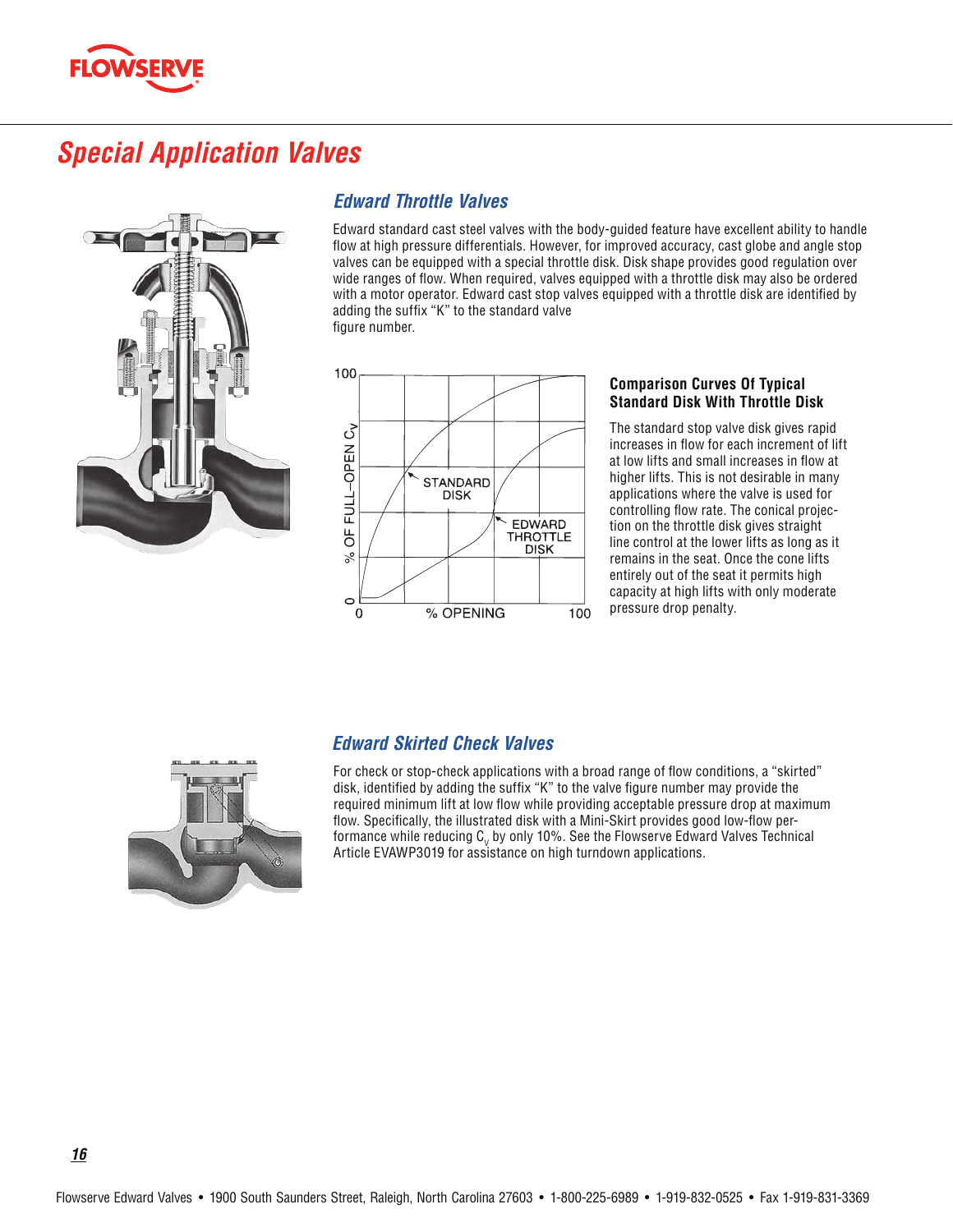# **Features and Description of Edward Stop-Check (Non-Return) Valves**

Edward stop-check (non-return) valves offer the same tight-sealing performance as Edward stop valves, and at the same time, give check valve protection in the event of fluid back flow. Edward stop-check valves are commonly used to prevent back flow from a header fed from two or more sources when there is a loss of pressure in one of the sources - for example, the boiler outlet to a common header or at the feedwater heater outlets.





Flite-Flow®



Angle



Globe

### **Equalizer**

All Edward cast steel stop-check valves are equipped with an Equalizer pipe. Acting as an external pressure balancing pipeline, the Equalizer connects the zone above the disk with the lower pressure area in the valve outlet (see drawing above). This reduces pressure above the disk, and as a result, causes the higher pressure below the disk to raise the disk to full lift. The Equalizer helps reduce pressure drop and disk-piston movement and wear.

#### All other features are the same as those defined on page 17 for stop valves.

NOTE 1: Guide ribs are hardfaced on Flite-Flow and some angle pattern valves.



**Elbow Down**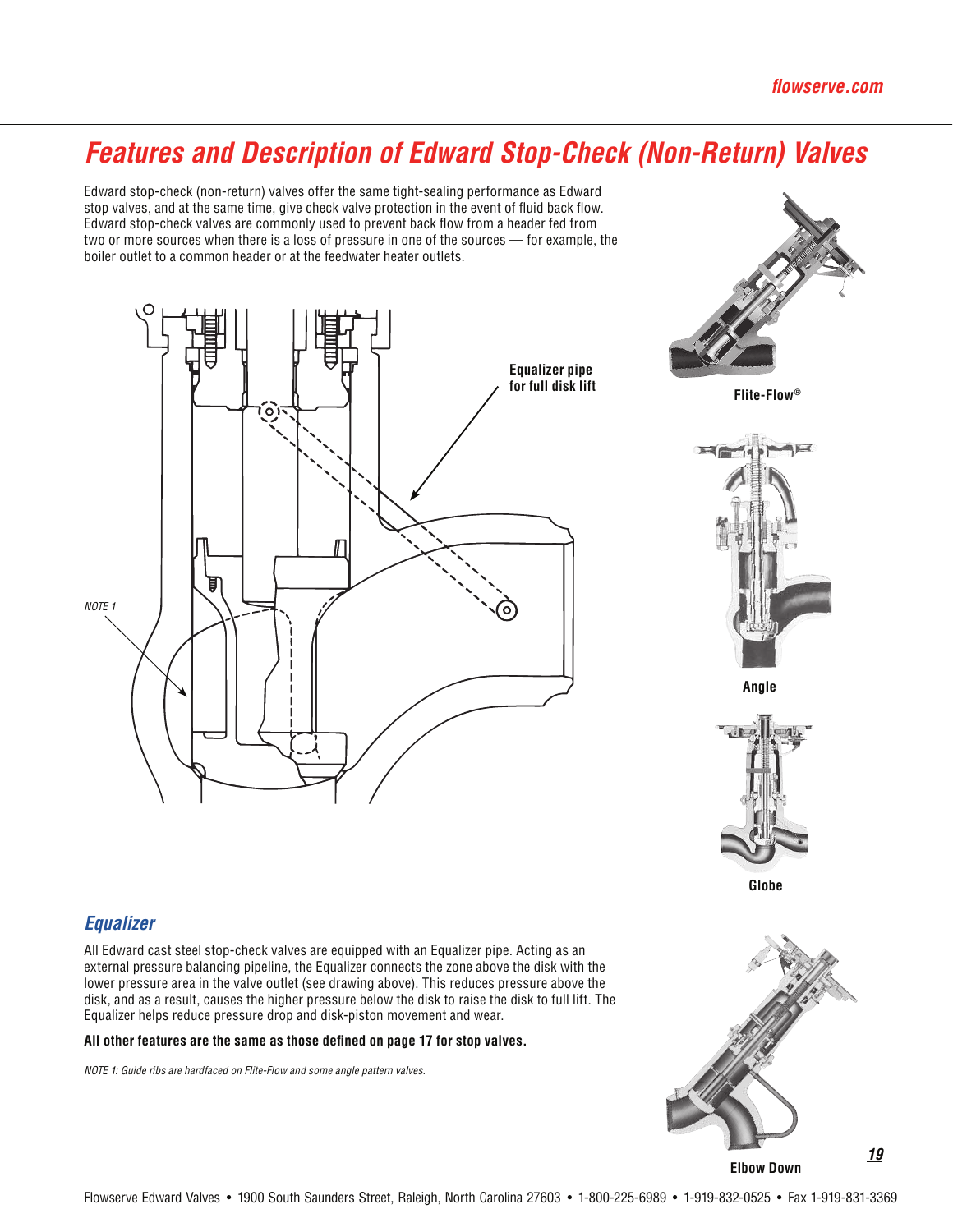

### **Stop-Check (Non-Return) Valves Class 300** 740 PSI @ 100°F (51.1 BAR @ 38°C)



### **Standard Features**

- Bodies and bonnets are cast steel (WCB & WC6).
- Bolted Bonnet, OS & Y.
- Globe & angle design.
- Integral Stellite seat, disk and backseat.
- Body-guided disk piston.
- 13% chromium stainless steel stem.



m

• Asbestos-free graphitic

spiral wound.

- Size 2½ - asbestos-free,

- All others - Long Terne<sup>#</sup>

• Equipped with equalizer.

packing.

steel.

• Gasket:





### **Pressure Class 300 (PN 50)**

| Fig. No. | Type  | <b>Ends</b>        | NPS (DN)                                         |
|----------|-------|--------------------|--------------------------------------------------|
| 304      | Globe | Flanged            |                                                  |
| 304Y     | Globe | <b>Buttwelding</b> | 3 (80) thru 12 (300)                             |
| 303      | Angle | Flanged            |                                                  |
| 303Y     | Angle | <b>Buttwelding</b> | 2 <sup>1</sup> / <sub>2</sub> (65) thru 12 (300) |

### **Dimensions - Globe & Angle**

#### Black numerals are in inches and pounds Colored numerals are in millimeters and kilograms

|                                | <b>NPS</b> | $2\frac{1}{2}$ | 3                                                                    | 4                                                                                                                                                          | 5     | 6                                                   | 8    | 10                                                                                      | 12   |
|--------------------------------|------------|----------------|----------------------------------------------------------------------|------------------------------------------------------------------------------------------------------------------------------------------------------------|-------|-----------------------------------------------------|------|-----------------------------------------------------------------------------------------|------|
| Figure No. 303/303Y, 304/304Y  | <b>DN</b>  | 65             | 80                                                                   | 100                                                                                                                                                        | 125   | 150                                                 | 250  | 250                                                                                     | 300  |
|                                |            |                | 12.5                                                                 | 14                                                                                                                                                         | 15.76 | 17.5                                                | 22   | 24.5                                                                                    | 28   |
| C - Face to Face, Globe.       |            |                | 318                                                                  | 356                                                                                                                                                        | 400   | 445                                                 | 559  | 622                                                                                     | 711  |
| D - Center to Face, Angle•     |            | 5.75           | 6.25                                                                 | $\overline{7}$                                                                                                                                             | 7.88  | 8.75                                                | 11   | 12.25                                                                                   | 14   |
|                                |            | 146            | 159                                                                  | 178                                                                                                                                                        | 200   | 222                                                 | 279  | 310                                                                                     | 356  |
| E - Center to Top, Globe       |            |                | 16.2                                                                 | 16.7                                                                                                                                                       | 20.1  | 24.8                                                | 28.4 | 34.3                                                                                    | 39.7 |
|                                |            |                | 411                                                                  | 424                                                                                                                                                        | 510   | 630                                                 | 721  | 871                                                                                     | 1008 |
| F - Center to Top, Angle       |            | 13.6           | 14.4                                                                 | 14.6                                                                                                                                                       | 17.7  | 21.4                                                | 24.2 | 28.8                                                                                    | 32.9 |
|                                |            | 345            | 366                                                                  | 371                                                                                                                                                        | 450   | 544                                                 | 615  | 731<br>22<br>559<br>13.7<br>348<br>920<br>417<br>765<br>327<br>700<br>318<br>560<br>254 | 836  |
| G - Handwheel/Handle Diameter* |            | 11             | 11.5                                                                 | 11.5<br>15<br>381<br>292<br>8.5<br>10<br>216<br>254<br>110<br>230<br>50<br>104<br>95<br>175<br>43<br>79<br>200<br>130<br>59<br>91<br>152<br>90<br>41<br>69 | 18    | 22                                                  |      | 26                                                                                      |      |
|                                |            | 279            | 292                                                                  |                                                                                                                                                            |       | 457                                                 | 559  |                                                                                         | 660  |
| H - Clearance for Equalizer    |            | 5.9            | 8.7                                                                  |                                                                                                                                                            |       | 9.6                                                 | 11   |                                                                                         | 15   |
|                                |            | 150            | 221                                                                  |                                                                                                                                                            |       | 244                                                 | 279  |                                                                                         | 381  |
| Weight, Globe (Flanged)        |            |                | 100                                                                  |                                                                                                                                                            |       | 370                                                 | 525  |                                                                                         | 1525 |
|                                |            |                | 45                                                                   |                                                                                                                                                            |       | 168                                                 | 238  |                                                                                         | 692  |
| Weight, Globe (Welding)        |            |                | 75                                                                   |                                                                                                                                                            |       | 295                                                 | 400  |                                                                                         | 1365 |
|                                |            |                | 34                                                                   |                                                                                                                                                            |       | 134                                                 | 181  |                                                                                         | 619  |
|                                |            | 66             | 100                                                                  |                                                                                                                                                            |       | 300<br>450<br>136<br>204<br>215<br>325<br>98<br>147 | 1250 |                                                                                         |      |
| Weight, Angle (Flanged)        |            | 29             | 45                                                                   |                                                                                                                                                            |       |                                                     |      |                                                                                         | 567  |
| Weight, Angle (Welding)        |            | 51             | 70<br>32<br>$\mathbf{r}$ $\mathbf{r}$ $\mathbf{r}$ $\mathbf{r}$<br>. | 970                                                                                                                                                        |       |                                                     |      |                                                                                         |      |
|                                |            | 23             |                                                                      |                                                                                                                                                            |       |                                                     |      |                                                                                         | 440  |

\* Regular handwheel standard on all sizes except size 12 has an impactor handwheel and size 2½ has an impactor handle.

. Center to end or end to end dimensions for welding end valves same as center to contact face or contact face to contact face dimensions

for flanged end valves.

# Long Terne Steel is a product coated by immersion in molten terne metal. Terne Metal is an alloy of lead and a small amount (about 3%) of tin.  $28$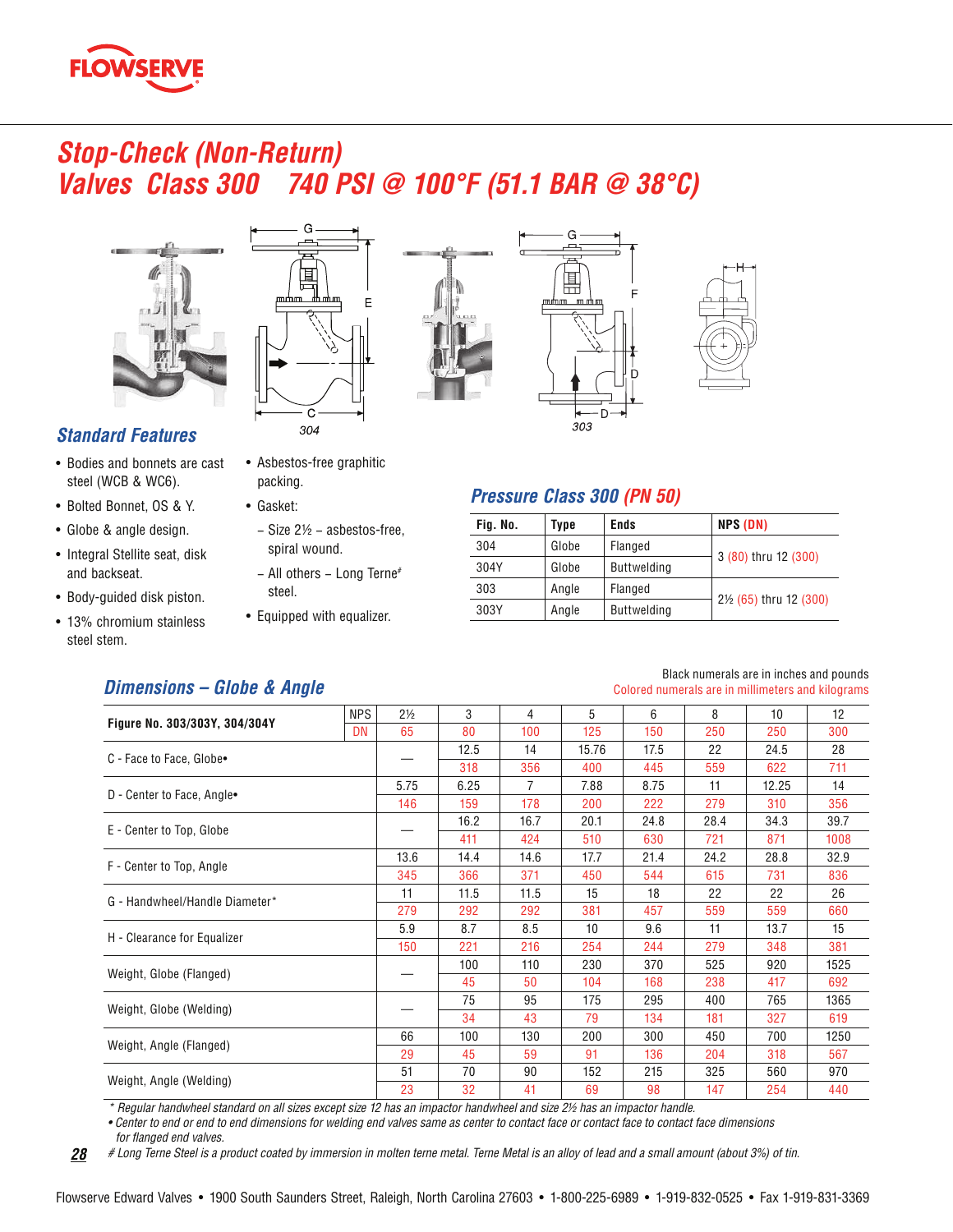# **Stop-Check (Non-Return)** Valves Class 300 740 PSI @ 100°F (51.1 BAR @ 38°C)



### **Standard Features**

- Bodies and bonnets are cast steel (WCB, WC6).
- Bolted bonnet, OS & Y.
- Y-Pattern.
- Integral Stellite seat, disk and backseat.
- Body-guided disk piston.
- 13% chromium stainless steel stem.
- Asbestos-free graphitic packing.
- Gasket:
	- $-$  Size 2½  $-$  6  $-$  asbestos-free, spiral wound.
	- All others Long Terne# steel.
- Equipped with equalizer.

### Dimensions - Flite-Flow®

### Pressure Class 300 (PN 50)\*

| Fig. No. | <b>Type</b> | <b>Ends</b> | NPS (DN)                                         |
|----------|-------------|-------------|--------------------------------------------------|
| 1302     | Flite-Flow  | Flanged     | 2 <sup>1</sup> / <sub>2</sub> (65) thru 16 (400) |
| 1302Y    | Flite-Flow  | Buttwelding |                                                  |

Size 3&4 Buttweld End Valves are Class 400. See page 32.

#### **NPS**  $2\frac{1}{2}$  $\overline{4}$  $\,6\,$ Figure No. 1302/1302Y  $DN$  $\overline{80}$  $\overline{300}$ 11.5 15.5 26.5 A<sub>1</sub>- End to End (Welding)  $11.5$ 20.25 23.75 34.75 43.25 A<sub>2</sub>- Face to Face (Flanged) 17.2 47.8 47.8 47.8 E - Center to Top (Open) 11.5 G - Handwheel Diameter\*\* Weight (Welding)  $\overline{70}$  $\overline{130}$  $\overline{200}$  $\overline{700}$ Weight (Flanged)

# Long Terne Steel is a product coated by immersion in molten terne metal. Terne Metal is an alloy of lead and a small amount (about 3%) of tin.

\*\* Impactor handwheel standard on 10 NPS & larger Flite-Flow Valves. 2½ NPS has impactor handle.

### Black numerals are in inches and pounds Colored numerals are in millimeters and kilograms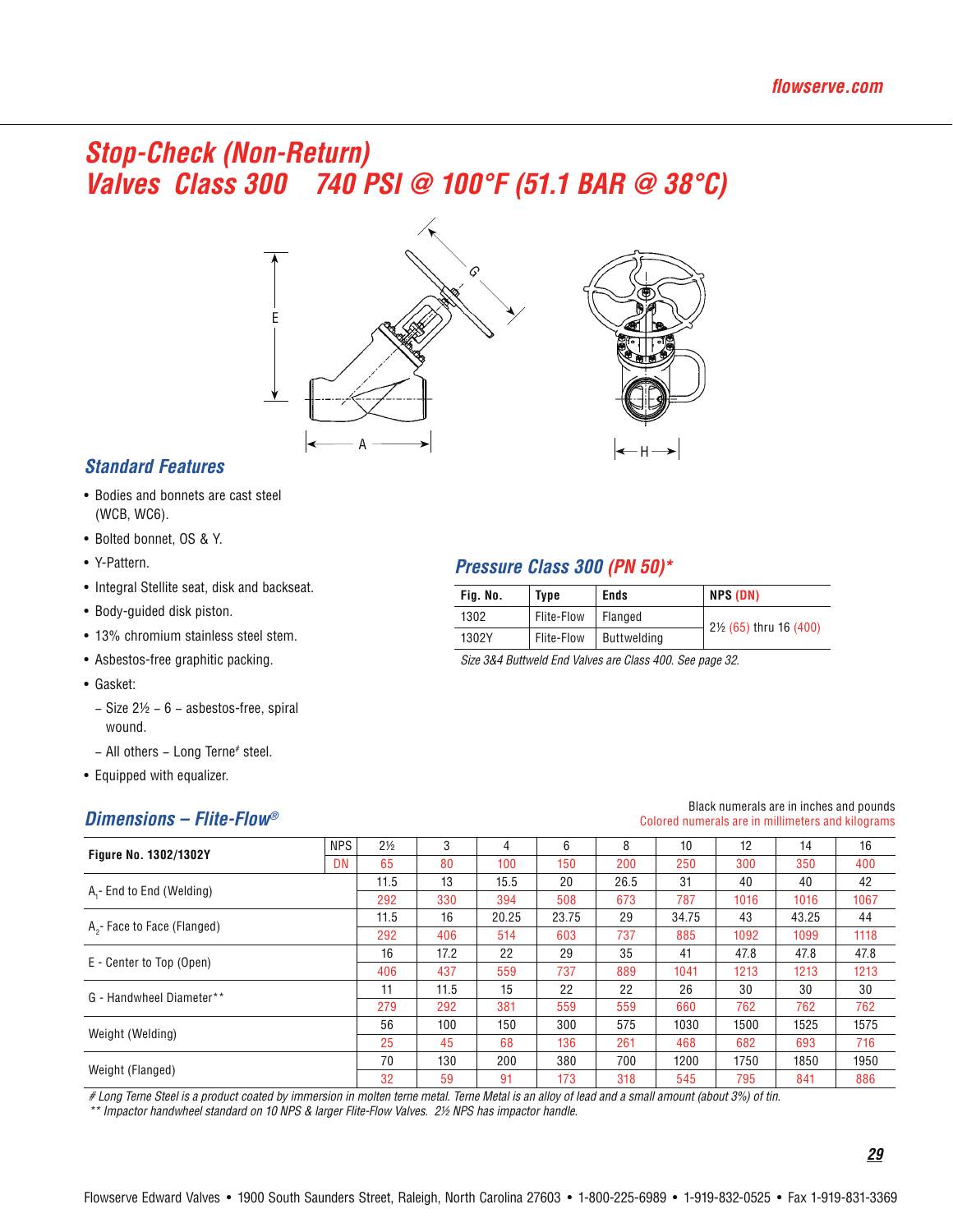# *Stop-Check (Non-Return) Valves Class 400 985 PSI @ 100°F (68.1 BAR @ 38°C)*



### *Standard Features*

- Bodies and bonnets are cast steel (WCB, WC6).
- Bolted or pressure-seal bonnet, OS & Y.
- Y-Pattern.
- Integral Stellite seat, disk and backseat.
- Body-guided disk piston.
- 13% chromium stainless steel stem.
- Asbestos-free graphitic packing.
- Asbestos-free spiral wound gasket.
- Equipped with equalizer.

### *Dimensions – Flite-Flow®*

### Black numerals are in inches and pounds

*Pressure Class 400 (PN 68)*

1302Y | Flite-Flow | Buttwelding

FIG. NO. TYPE ENDS NPS (DN)

3 (80) thru 4 (100)

| Dimensions - Flite-Flow® | Colored numerals are in millimeters and kilograms |      |      |  |  |  |
|--------------------------|---------------------------------------------------|------|------|--|--|--|
|                          | <b>NPS</b>                                        | 3    | 4    |  |  |  |
| Figure No. 1302Y         | DN                                                | 80   | 100  |  |  |  |
|                          |                                                   | 13   | 15.5 |  |  |  |
| A - End to End (Welding) | 356                                               | 394  |      |  |  |  |
| E - Center to Top (Open) |                                                   | 16   | 22   |  |  |  |
|                          |                                                   | 406  | 559  |  |  |  |
| G - Handwheel Diameter   |                                                   | 11.5 | 16   |  |  |  |
|                          |                                                   | 292  | 406  |  |  |  |
|                          |                                                   | 8.0  | 9.5  |  |  |  |
| H - Equalizer Clearance  |                                                   | 203  | 241  |  |  |  |
| Weight (Welding)         |                                                   | 100  | 150  |  |  |  |
|                          |                                                   | 45   | 68   |  |  |  |

*# Long Terne Steel is a product coated by immersion in molten terne metal. Terne Metal is an alloy of lead and a small amount (about 3%) of tin.*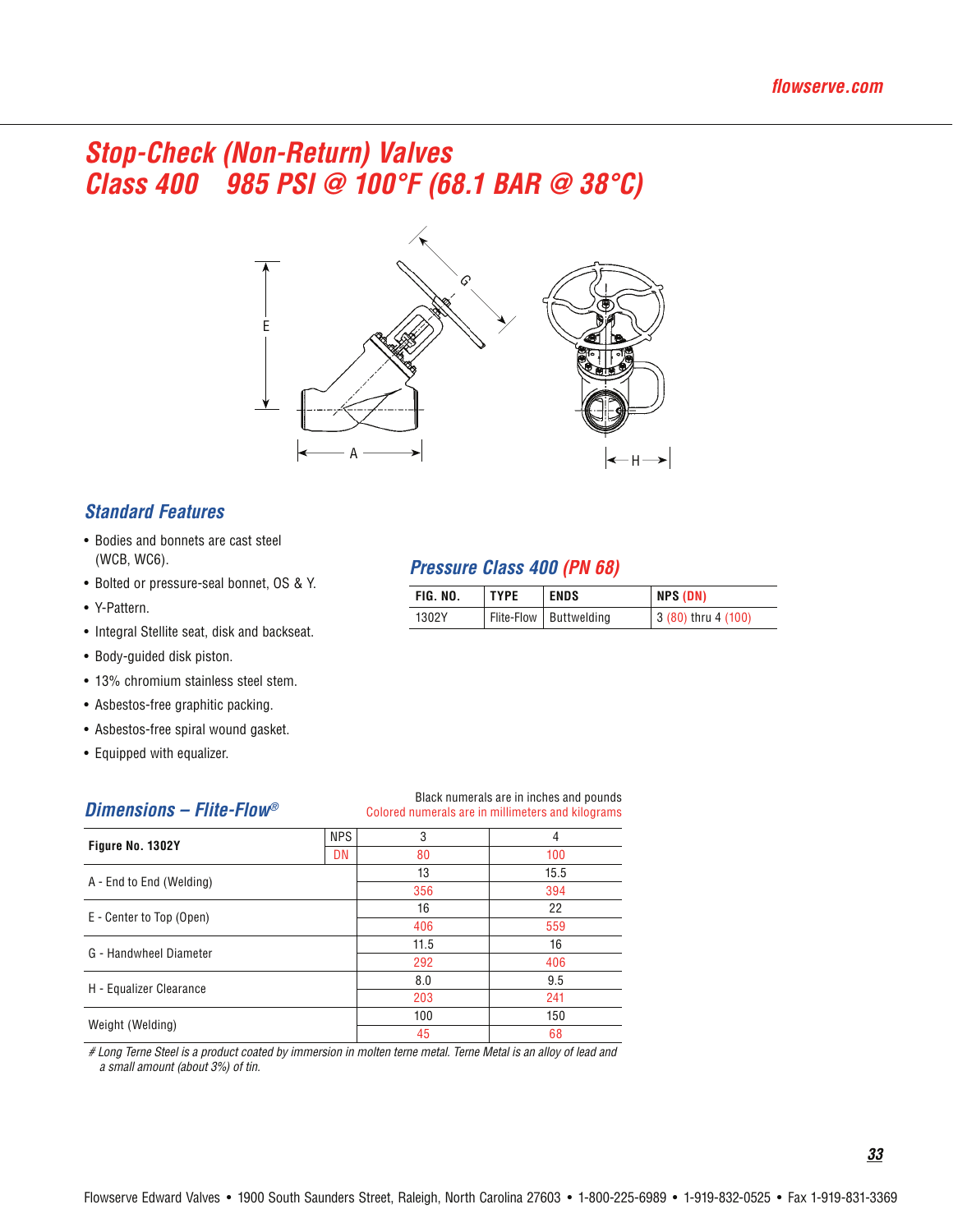# **Stop-Check (Non-Return) Valves** Class 600 1480 PSI @ 100°F (102.1 BAR @ 38°C)











### Pressure Class 600 (PN 110)

| <b>FIG. NO.</b> |               | <b>TYPE</b>   | <b>ENDS</b> | <b>BONNET</b>      |               |                                  |  |
|-----------------|---------------|---------------|-------------|--------------------|---------------|----------------------------------|--|
|                 | <b>STD CL</b> | <b>SPL CL</b> |             |                    |               | NPS (DN)                         |  |
|                 | 604           |               | Globe       | Flanged            | Bolted        |                                  |  |
|                 | 604Y          |               | Globe       | <b>Buttwelding</b> | Bolted        |                                  |  |
|                 | 605           |               | Angle       | Flanged            | Bolted        | $2\frac{1}{2}$ (65) thru 6 (150) |  |
|                 | 605Y          |               | Angle       | <b>Buttwelding</b> | Bolted        |                                  |  |
|                 | 606           |               | Globe       | Flanged            | Pressure-Seal |                                  |  |
|                 | 606Y          | 706Y          | Globe       | <b>Buttwelding</b> | Pressure-Seal | 8 (200) thru 14 (350)            |  |
|                 | 607           |               | Angle       | Flanged            | Pressure-Seal | 8 (200) thru 14 (350),           |  |
|                 | 607Y          | 707Y          | Angle       | <b>Buttwelding</b> | Pressure-Seal | 24 (600), 28 (700) &<br>30 (750) |  |
|                 |               |               |             |                    |               |                                  |  |

### **Standard Features**

- Bodies and bonnets are cast steel (WCB, WC6, WC9 C12A).
- Bolted or pressure-seal bonnet OS & Y.
- Globe or angle.
- Integral Stellite seat, disk and backseat.
- Body-guided disk piston.
- 13% chromium stainless steel stem.
- Asbestos-free graphitic packing.
- Long terne# steel or composite pressure seal gasket.
- Equipped with equalizer.

### Dimensions - Globe & Angle\*

#### Black numerals are in inches and pounds Colored numerals are in millimeters and kilograms

| Figure No. 604/604Y, 605/605Y, | <b>NPS</b> | $2\frac{1}{2}$ | 3    | 4    | 5    | 6    | 8    | 10   | 12   | 14   |
|--------------------------------|------------|----------------|------|------|------|------|------|------|------|------|
| 606/606Y, 607/607Y, 706Y, 707Y | <b>DN</b>  | 65             | 80   | 100  | 125  | 150  | 200  | 250  | 300  | 350  |
| C - Face to Face, Globe**      |            | 13             | 14   | 17   | 20   | 22   | 26   | 31   | 33   | 35   |
|                                |            | 330            | 356  | 432  | 508  | 559  | 660  | 787  | 838  | 889  |
|                                |            | 6.5            | 7    | 8.5  | 10   | 11   | 13   | 15.5 | 16.5 | 17.5 |
| D - Center to Face, Angle**    |            | 165            | 178  | 216  | 254  | 279  | 330  | 394  | 419  | 445  |
| E - Center to Top, Globe       |            | 16.2           | 16.7 | 20.1 | 24.8 | 28.4 | 34.3 | 39.7 | 43.6 | 47   |
|                                |            | 411            | 424  | 511  | 630  | 721  | 871  | 1008 | 1107 | 1194 |
| F - Center to Top, Angle       |            | 14.4           | 14.6 | 17.7 | 21.4 | 24.2 | 28.8 | 32.9 | 36.1 | 38.8 |
|                                |            | 366            | 371  | 450  | 544  | 615  | 731  | 836  | 917  | 986  |
| G - Handwheel Diameter#        |            | 12             | 12   | 14   | 16   | 16   | 20   | 26   | 30   | 30   |
|                                |            | 305            | 305  | 356  | 406  | 406  | 508  | 660  | 762  | 762  |
| H - Clearance for Equalizer    |            | 8.7            | 8.5  | 10   | 9.6  | 11   | 11.8 | 13   | 13.7 | 15.7 |
|                                |            | 221            | 216  | 254  | 244  | 279  | 300  | 330  | 348  | 399  |
| Weight, Globe (Flanged)        |            | 110            | 135  | 220  | 425  | 540  | 960  | 1540 | 2200 | 2680 |
|                                |            | 50             | 61   | 112  | 193  | 245  | 435  | 699  | 998  | 1216 |
| Weight, Globe (Welding)        |            | 84             | 110  | 185  | 335  | 410  | 750  | 1270 | 1850 | 2250 |
|                                |            | 38             | 50   | 84   | 152  | 186  | 340  | 596  | 839  | 1021 |
| Weight, Angle (Flanged)        |            | 105            | 125  | 225  | 325  | 460  | 750  | 1200 | 1790 | 2150 |
|                                |            | 48             | 57   | 102  | 147  | 209  | 340  | 544  | 812  | 975  |
| Weight, Angle (Welding)        |            | 80             | 90   | 168  | 245  | 350  | 560  | 950  | 1450 | 1760 |
|                                |            | 36             | 41   | 76   | 111  | 159  | 254  | 431  | 667  | 798  |

\* Angle valves only, are also available in Sizes 24, 28, and 30. Dimensions available upon request.

\* Center to end or end to end dimensions for welding and valves same as center to contact face or contact face to contact face dimensions for

flanged end valves.

# Impactor handwheel is standard on all size valves.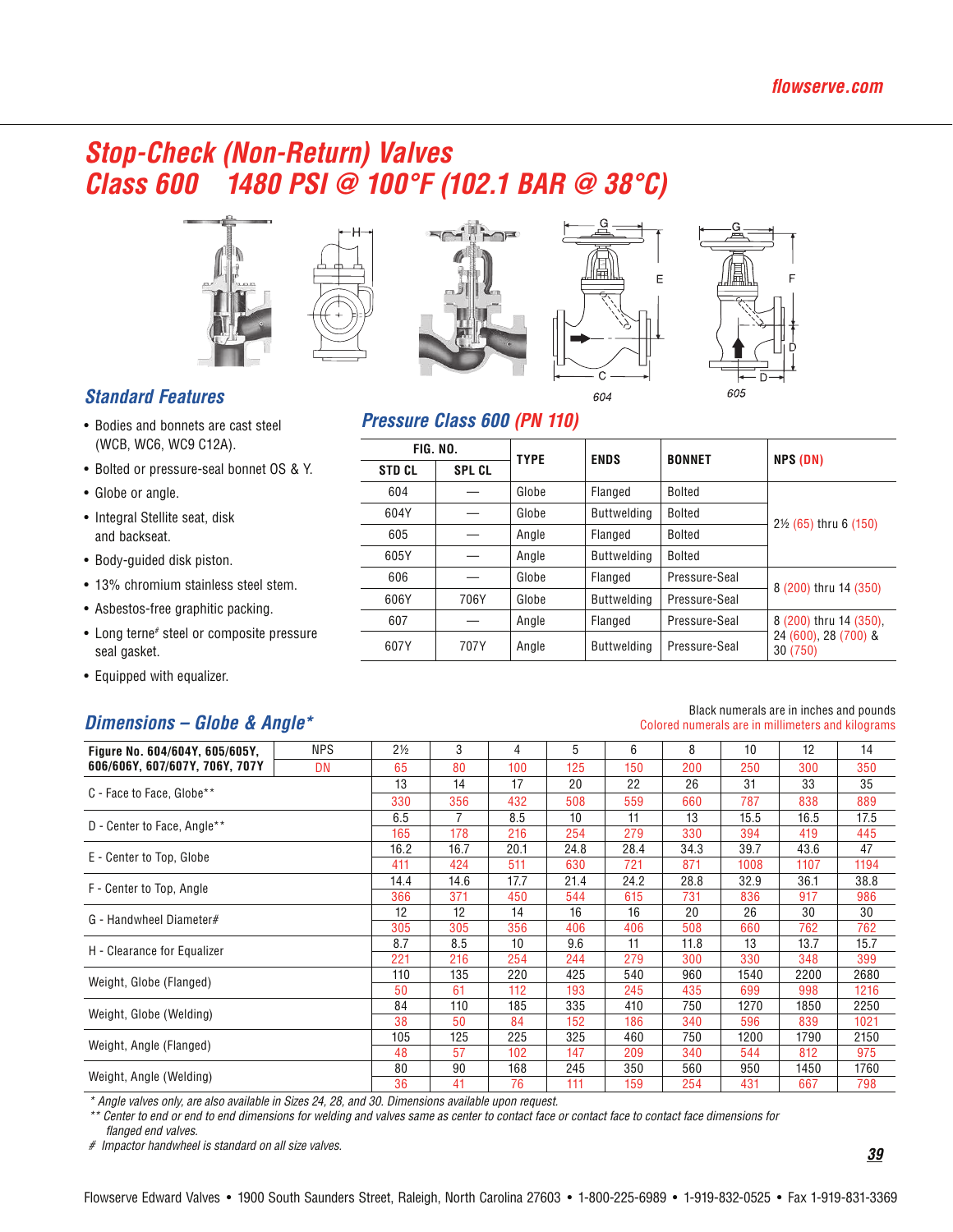

# **Stop-Check (Non-Return) Valves** Class 600 1480 PSI @ 100°F (102.1 BAR @ 38°C)





### **Standard Features**

- Bodies and bonnets are cast steel (WCB, WC6, WC9, C12A).
- Bolted or pressure-seal bonnet, OS & Y.
- Y-Pattern.
- Integral Stellite seat, disk and backseat.
- Body-guided disk piston.
- 13% chromium stainless steel stem.
- Asbestos-free graphitic packing.
- Spiral wound or composite pressure seal gasket.
- Equipped with equalizer.

### Dimensions - Flite-Flow®

# $\overline{\phantom{a}}$  Eig No.

| FIY. NV.      |               | Type       | <b>Ends</b> | <b>Bonnet</b>  | NPS (DN)             |  |  |  |
|---------------|---------------|------------|-------------|----------------|----------------------|--|--|--|
| <b>STD CL</b> | <b>SPL CL</b> |            |             |                |                      |  |  |  |
| ***602        |               | Flite-Flow | Flanged     | Pressure-Seal* | 3 (80) thru 32 (800) |  |  |  |
| 602Y          | 702Y          | Flite-Flow | Buttwelding | Pressure-Seal* |                      |  |  |  |

\* Size 3 & 4 - Bolted bonnet with asbestos-free spiral wound gasket.

\* Size 3 & 4 Buttweld Valves are Class 700. See page 44.

Pressure Class 600 (PN 110)\*

| Figure No. 602Y/702Y, ***602 | <b>NPS</b> | 3     | 4     | 6    | 8    | 10   | 12   | 14   | 16   | 20      | 24      | 26      | 28      | 32      |
|------------------------------|------------|-------|-------|------|------|------|------|------|------|---------|---------|---------|---------|---------|
|                              | DN         | 80    | 100   | 150  | 200  | 250  | 300  | 250  | 400  | 500     | 600     | 650     | 700     | 800     |
| A1 - End to End, (Welding)   |            | 13    | 15.5  | 20   | 26   | 31   | 38   | 38   | 41   | 60      | 66      | 70      | 81.5    | 90      |
|                              |            | 330   | 394   | 508  | 660  | 787  | 965  | 965  | 1041 | 1524    | 1676    | 1778    | 2070    | 2286    |
| A2 - Face to Face, (Flanged) |            | 16.75 | 21.25 | 29   | 33   | 39   | 43   | 43   | 52   | $\star$ | $\star$ | $\star$ | $\star$ | $\star$ |
|                              |            | 425   | 540   | 737  | 838  | 991  | 1092 | 1092 | 1321 |         |         |         |         |         |
|                              |            | 17.5  | 21.5  | 28.5 | 34   | 42   | 49   | 49   | 74   | 71      | $\star$ | $\star$ | $\star$ | $\star$ |
| E - Center to Top, (Open)    |            | 445   | 546   | 724  | 864  | 1067 | 1245 | 1245 | 1880 | 1803    |         |         |         |         |
| G - Handwheel Diameter       |            | 12    | 14    | 16   | 20   | 26   | 30   | 30   | 48   | 48      | $\star$ | $\star$ | $\star$ | $\star$ |
|                              |            | 305   | 356   | 406  | 508  | 660  | 762  | 762  | 1219 | 1219    |         |         |         |         |
|                              |            |       | 9     | 10   | 12   | 13   | 14   | 14   | 22   | 24      | $\star$ | $\star$ | $\star$ | $\star$ |
| H - Equalizer Clearance      |            | 178   | 229   | 254  | 305  | 330  | 356  | 356  | 559  | 610     |         |         |         |         |
| Weight, (Welding)            |            | 110   | 150   | 450  | 850  | 1400 | 2050 | 2050 | 5500 | 9200    | $\star$ | $\star$ | $\star$ | $\star$ |
|                              |            | 50    | 68    | 204  | 385  | 635  | 930  | 930  | 2495 | 4173    |         |         |         |         |
|                              |            | 150   | 240   | 570  | 1000 | 1800 | 2850 | 3100 | 6500 | $\star$ | $\star$ | $\star$ | $\star$ | $\star$ |
| Weight, (Flanged)            |            | 68    | 109   | 259  | 454  | 816  | 1293 | 1406 | 2948 |         |         |         |         |         |

\* E, G, and other dimensions and information supplied upon request.<br>\*\* Impactor handwheel standard on all Flite-Flow Valves.

\*\*\* Flanged valves available in sizes 3 thru 16.

### $40$

#### Black numerals are in inches and pounds Colored numerals are in millimeters and kilograms